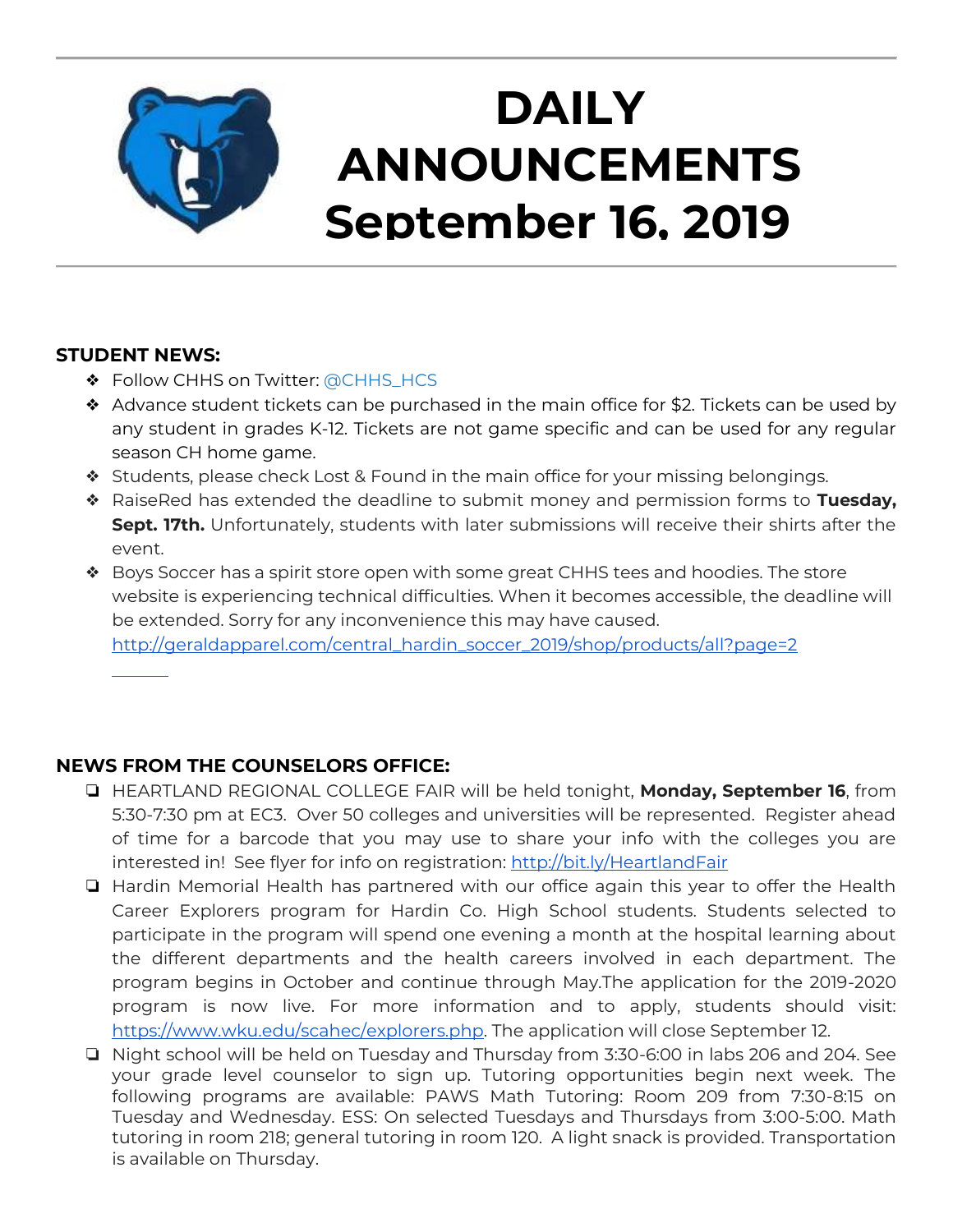

# **DAILY ANNOUNCEMENTS September 16, 2019**

❏ Attention to ALL trimester 2 and 3 AP Chemistry students: There will be an informational meeting Thursday, September 26, 2019 at 12:30 in the Chemistry Lab with Mrs. Galm, room 133. Please be there.

#### **REMIND CODES:**

- ❏ **CLASS OF 2023**: Text the following codes to 810-10: Student Remind Code: @chhs1920 Parent Remind Code: @chhs-9th
- ❏ **CLASS of 2022:** Parents & students--sign up for Sophomore updates using the codes below! Text the following code to 810-10: Sophomores, last names A-C: @10chhsA-C Sophomores, last names D-H: @10chhsD-H Sophomores, last names I-M: @10chhsI-M Sophomores, last names N-R: @10chhsN-R Sophomores, last names S-Z: @10chhsS-Z
- ❏ **CLASS OF 2021:** Junior Remind Enrollment Information-- Last name A - C - Text the message @atocjunior to the number 81010 Last name D - H - Text the message @dtohjunior to the number 81010 Last Name I - M - Text the message @itomjunior to the number 81010 Last Name N - R - Text the message @ntorjunior to the number 81010 Last Name S - Z - Text the message @stozjunior to the number 81010
- ❏ **CLASS OF 2020:** Students can only join ONE student account for these. Parents can join only ONE parent account. **Student Accounts:** Senior Class Information--Text @chhssrinfo to 81010; Senior College Information--Text @srcollege to 81010 (includes Senior Class Information); Early College Seniors-- Text @cdk632 to 81010 (Includes Sr Class and Sr College) **Parent Accounts:** Senior Class Parent Information--Text @3g94ke to 81010; Senior Parent College Information--Text @kfgd72 to 81010 (includes Senior Class Information); Early College Seniors--Text @cdk632 to 81010 (Includes Sr Class and Sr College)

#### **UPCOMING EVENTS:**

- September 18: JUNIORS-- Balfour will be here during PH and from 3:30-6:30 to take ring orders!
- September 20: RaiseRed Dance Marathon